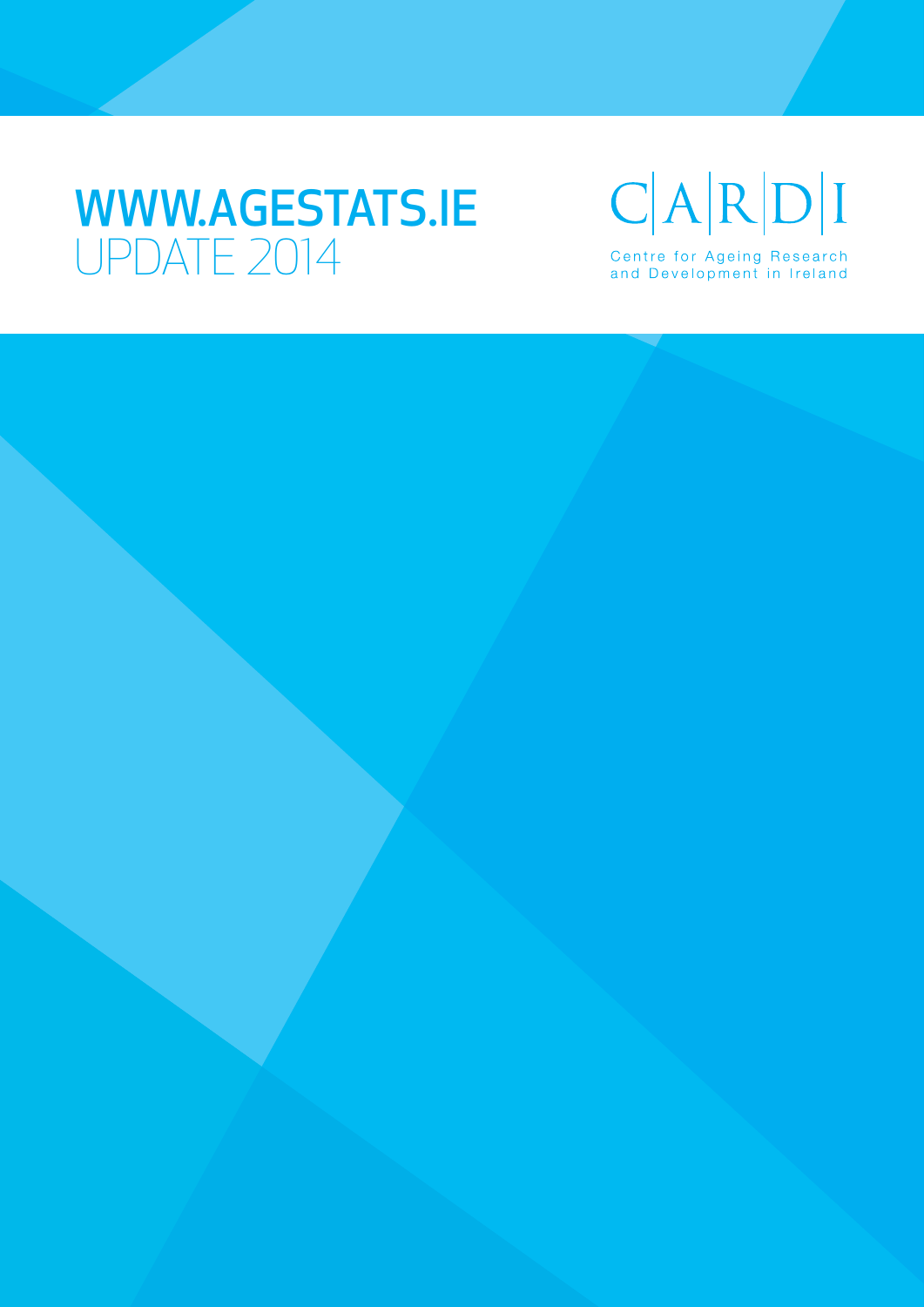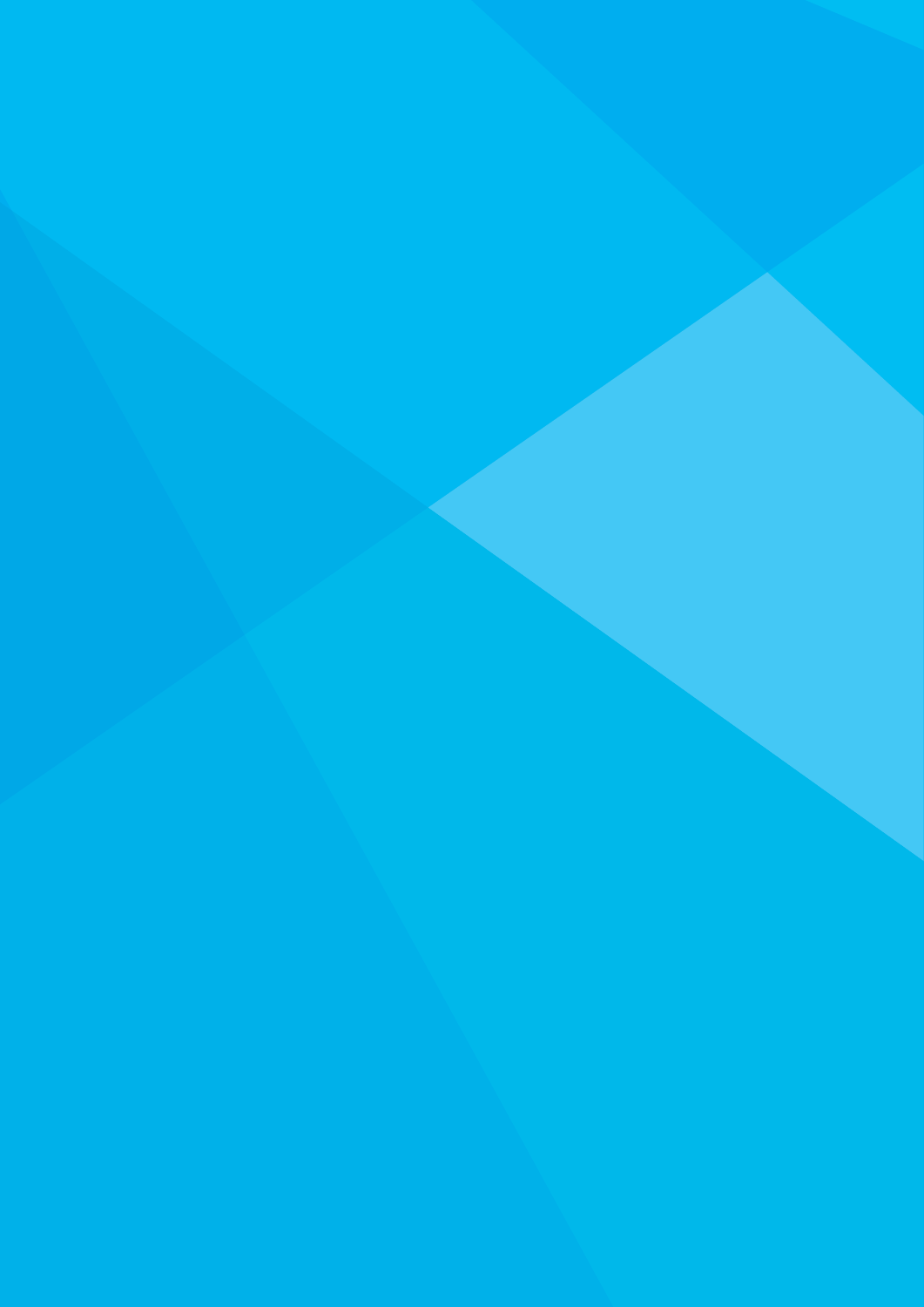#### **Overview**

CARDI has recently updated its website AgeStats.ie. The update involved adding 19 new surveys to the 2012 database bringing the total number of searchable surveys to 50.

The website provides an overview of selected datasets on ageing in Northern Ireland (NI) and the Republic of Ireland (RoI). It is designed to be used by researchers who are engaged in comparative research on ageing.

#### **Key stats**

- **•**  Agestats.ie now includes 50 surveys (27 NI; 23 RoI) covering:
	- **•**  9 themes
	- **•**  190 sub-themes (compared with 187 in Nov 2012)
	- **•**  1659 measures in total
- **•**  7427 individual data points identified across 50 surveys

#### **Methodological Issues**

A number of points need to be borne in mind when using the database:

- **•**  First, not all data is available for all survey questionnaires. Some contain sensitive information, which is either removed from the publicly released datasets or top-coded.
- **•**  Second, there are a number of derived variables in each survey dataset which do not appear in survey questionnaires, but can be found in the codebooks and/or survey datasets.
- Third, the extent to which survey datasets match survey questionnaires depends very much on the data collector/sponsor, the public release of data (eg. crime survey data, health survey data), nature/content of the survey, the questions asked, whether persons and or household level information is being sought, the period in which data were collected, the sample size, geographic location, the lag between the collection of data and its public release, and use(s) to which data can be put.

 In short, there are many inconsistencies in the type and level of information initially collected and that which is ultimately released for use by academic and policy researchers.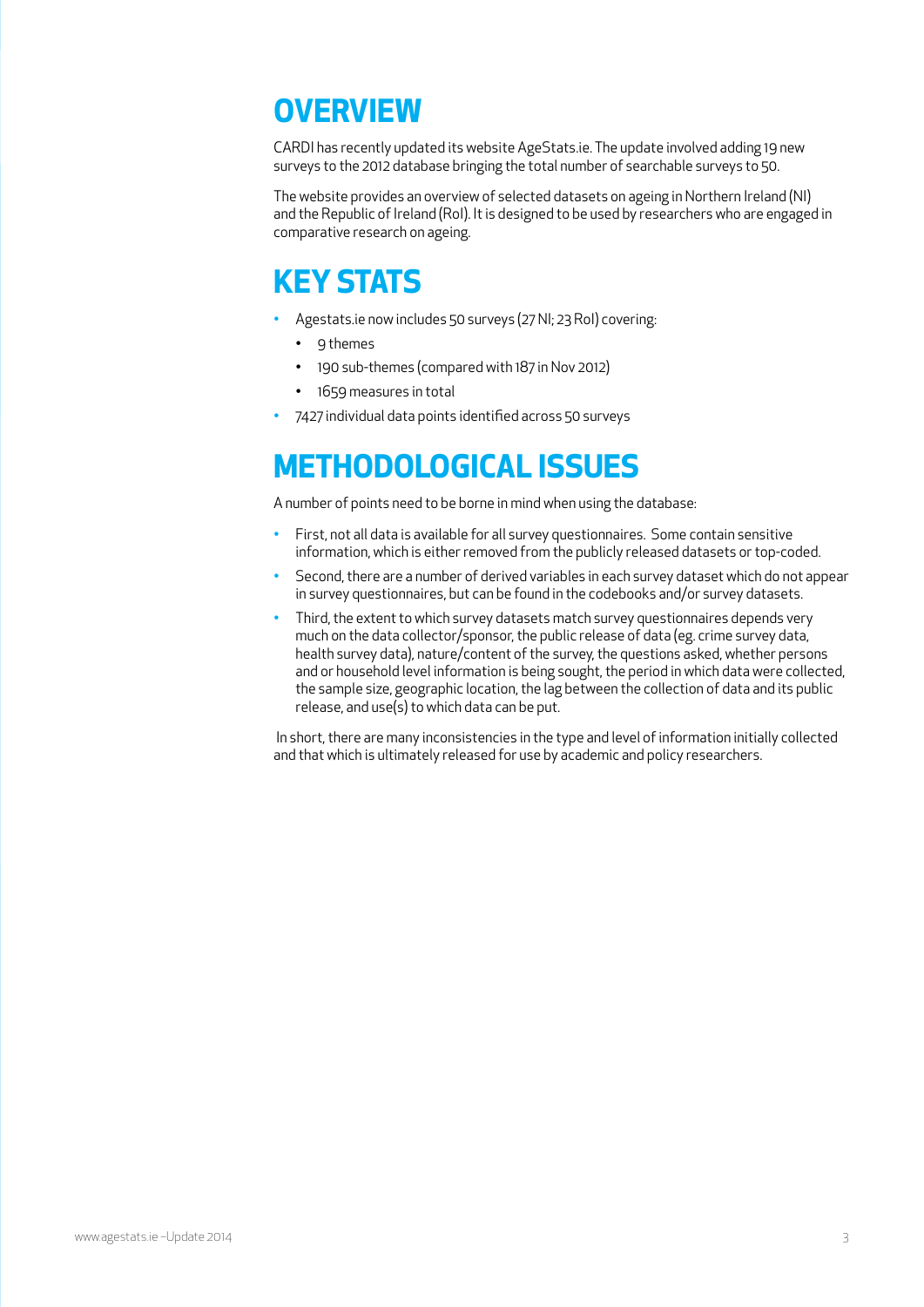#### **Table 1: Summary table of updated datasets for Agestats.ie (June 2014)**

| <b>Dataset</b>                                                               | <b>Nov 2012</b>   | Dec 2013                          |
|------------------------------------------------------------------------------|-------------------|-----------------------------------|
|                                                                              |                   |                                   |
| <b>Northern Ireland</b>                                                      |                   |                                   |
| Continuous Household Survey (CHS)                                            | 2009-10           | 2011-12                           |
| Family Resources (FRS)                                                       | 2009-10           | 2011-12                           |
| Health Survey Northern Ireland (HSNI)                                        | 2010-11           | 2011-12                           |
| Living Costs and Food Survey (LCFS)                                          | 2010              | 2011 (agreed)                     |
| 2012 (actual)                                                                |                   |                                   |
| Northern Ireland Crime Survey (NICS)                                         | 2010-11           | 2011-12<br>(agreed)               |
| 2012-13 (actual)                                                             |                   |                                   |
| Northern Ireland House Condition Survey (NIHCS)                              | 2009              | 2011                              |
| Northern Ireland Life and Times Survey (NILTS)                               | 2010              | 2012                              |
| Northern Ireland Poverty and Social Exclusion Survey<br>(NIPSE)              | 2002-03           | 2012                              |
| Travel Survey Northern Ireland (TSNI)                                        | 2008-10           | 2010-12                           |
| Understanding Society (US)                                                   | 2010-11           | 2011-13                           |
| <b>Republic of Ireland</b>                                                   |                   |                                   |
| Survey on Income and Living Conditions (SILC)                                | 2010              | 2011                              |
| Quarterly National Household Survey (QNHS) - Module<br>on Financial Distress | 2009-11           | 2012 (Q3)                         |
| Household Budget Survey (HBS)                                                | 2004-05           | 2009-10<br>(added)                |
| Household Travel Survey (HTS)                                                | 2009              | $May-13$                          |
| The Irish Longitudinal Study on Ageing (TILDA)                               | 2010              | 2012<br>(Data Not<br>available)** |
| Eurobarometer - EB 79.4 Special topic on Social climate                      | 2011              | 2013                              |
| Living in Ireland (LII)                                                      | Not<br>applicable | 2001                              |
| <b>Both</b>                                                                  |                   |                                   |
| National Psychological Wellbeing and Distress Survey<br>(NPWDS)              | Not<br>applicable | 2008                              |

\*Note: Northern Ireland Health Survey 2010-11 initially agreed, but this is a duplicate of HSNI. \*\* Database populated with Draft Wave 2 CAPI questionnaire. Self completion questionnaire not available.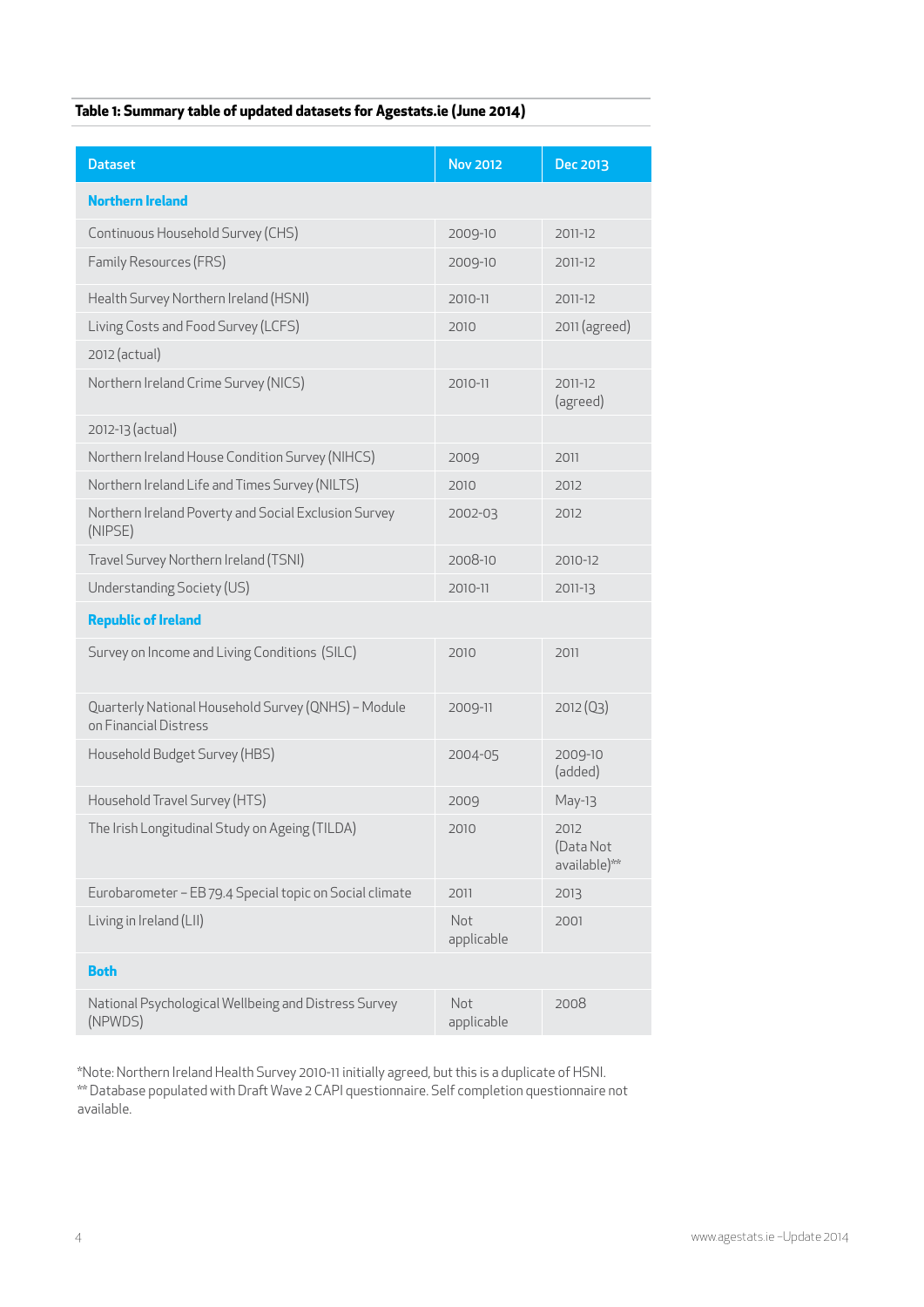### **Key changes**

During the course of updating Agestats.ie, several notable changes (additions and revisions) were made, which are summarised fully in Table 2.

- **•**  Minor revisions to wording of sub-themes and/or measures.
- **•**  Reference periods (where applicable) added to sub-themes and/or measures
- Added new measures to some sub-themes (e.g. two meals a day & fresh fruit and vegetables everyday added as measures of material deprivation).
- Added new sub-themes and measures (e.g. retirement planning).
- Some measures removed as they do not appear in updated survey/datasets, whilst other measures moved from existing sub-themes into new sub-themes (e.g. some measures in retirement history moved in to new retirement planning sub-theme).
- Expanded measure indicators to identify (to the extent possible) whether: derived variables exist in the survey dataset (d); measures can be created using variable(s) existing in the survey datasets (c); net rateable value (nrv) used to estimate value of asset; measure available in the survey dataset (npa). Note: specification of the measure indicators were based on availability of updated survey datasets.

#### **Table 2: Summary of major and minor revisions/additions (May 2014)**

| <b>Demographics</b>                                                                          | <b>Revised</b> /<br>additional<br>wording | New sub-<br>theme and/<br>or measure |
|----------------------------------------------------------------------------------------------|-------------------------------------------|--------------------------------------|
| <b>Person</b>                                                                                |                                           |                                      |
| Socio-economic classification (NS-SEC)                                                       | $\checkmark$                              |                                      |
| Household reference person/head of household/chief income earner/chief economic<br>supporter |                                           |                                      |
| Socio-economic classification (NS-SEC)                                                       | $\checkmark$                              |                                      |
| <b>Household</b>                                                                             |                                           |                                      |
| Number of families/benefit units in the household                                            | $\boldsymbol{\mathcal{U}}$                |                                      |
| Family type/composition (cycle)                                                              | $\checkmark$                              |                                      |
| <b>Economic and Material</b>                                                                 | <b>Revised</b> /<br>additional<br>wording | New sub-<br>theme and/<br>or measure |
| <b>Household</b>                                                                             |                                           |                                      |
| Number of families/benefit units in the household                                            |                                           | $\checkmark$                         |
| Family type/composition (cycle)                                                              | $\mathbf v$                               |                                      |
| <b>Family supports</b>                                                                       |                                           |                                      |
| Maternity Benefit/Allowance/Grant                                                            | $\checkmark$                              |                                      |
| Other types of family supports (Child maintenance/Alimony)                                   | $\boldsymbol{\nu}$                        |                                      |
| Family Income Supplement                                                                     |                                           | $\checkmark$                         |
| Other support/allowances                                                                     |                                           |                                      |
| <b>Bottled Gas Refill Vouchers</b>                                                           |                                           | V                                    |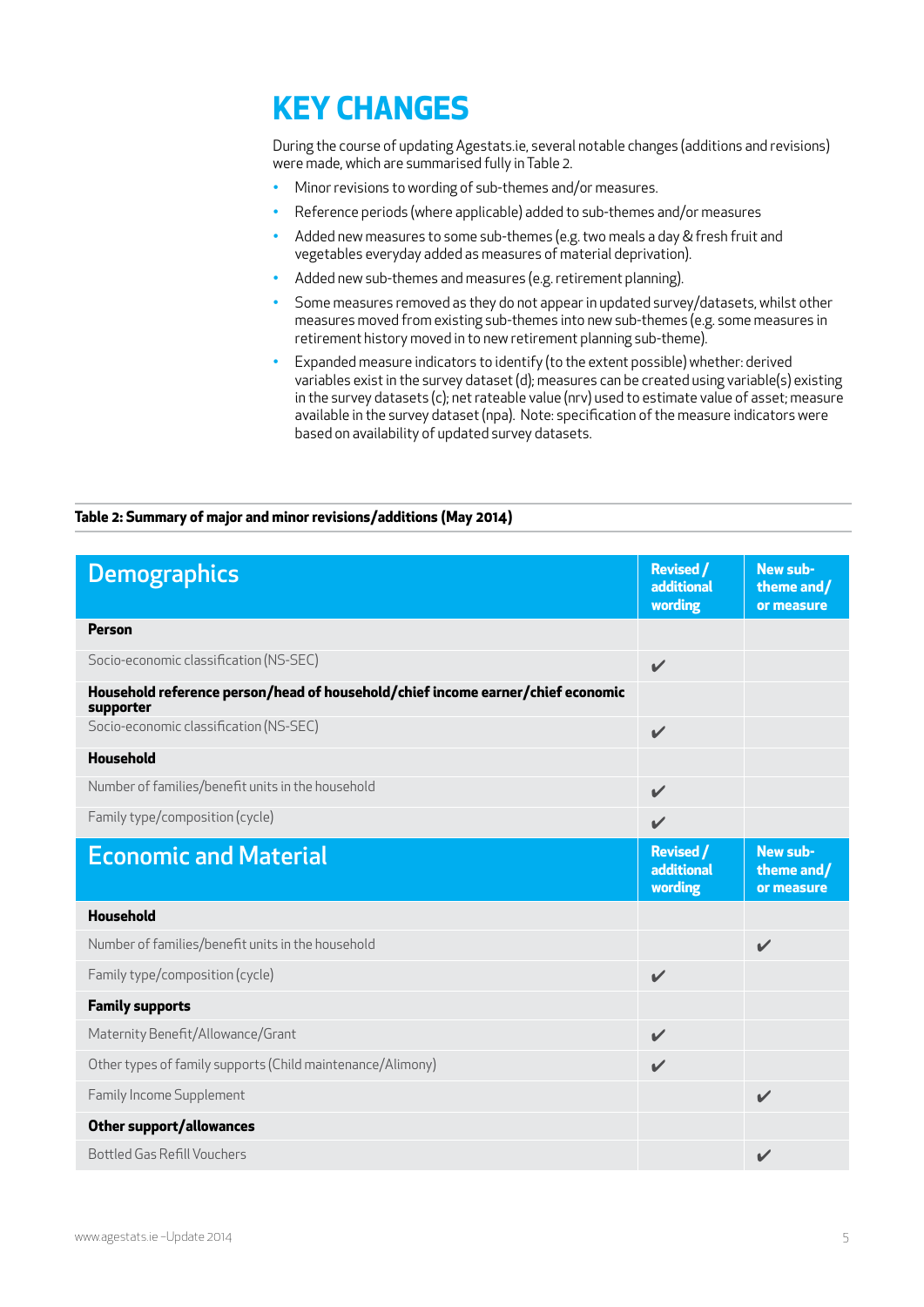| Illness/disability support                                                                                                         |                            |                            |
|------------------------------------------------------------------------------------------------------------------------------------|----------------------------|----------------------------|
| Illness Benefit (formerly known as Disability Benefit)/Incapacity Benefit                                                          | $\checkmark$               |                            |
| Invalidity Pension/Benefit                                                                                                         | ✔                          |                            |
| Injury (Industrial) Benefit                                                                                                        | ✓                          |                            |
| (Severe) Disablement Benefit/Attendance Allowance                                                                                  | $\boldsymbol{\mathcal{U}}$ |                            |
| <b>Pension scheme</b>                                                                                                              |                            |                            |
| Current value of occupational pension                                                                                              |                            | $\boldsymbol{\mathcal{U}}$ |
| Current value of private pension                                                                                                   |                            | ✔                          |
| <b>Housing costs</b>                                                                                                               |                            |                            |
| Housing insurance (structure/dwelling) premiums (amount)                                                                           | $\checkmark$               |                            |
| <b>Non-consumption</b>                                                                                                             |                            |                            |
| National insurance/social insurance (amount)                                                                                       | $\checkmark$               |                            |
| <b>Borrowing/financial assistance</b>                                                                                              |                            |                            |
| Different ways household maintains its current level of spending (e.g. credit card, overdraft,<br>loans from family friends, etc.) |                            | $\overline{\mathbf{v}}$    |
| <b>Household budgeting</b>                                                                                                         |                            |                            |
| Satisfaction with how household finances are managed                                                                               |                            | $\checkmark$               |
| Subjective assessment of persona/household financial situation                                                                     |                            |                            |
| Future financial situation                                                                                                         |                            | $\checkmark$               |
| Able to pay an unexpected expense of £200 (FRS pensioners) £500 (NIPSE) €1122 (SILC)                                               | $\checkmark$               |                            |
| How to deal with unexpected expense                                                                                                |                            | $\checkmark$               |
| Restricted in buying non-essential item (spot purchase) (£150)                                                                     |                            | $\overline{\mathbf{v}}$    |
| Satisfaction with income/financial situation                                                                                       | $\checkmark$               |                            |
| Social class (working, middle, upper) household belongs to                                                                         |                            | $\checkmark$               |
| <b>Material deprivation (have and affordability)</b>                                                                               |                            |                            |
| Two meals a day                                                                                                                    |                            |                            |
| Fresh fruit and vegetables everyday                                                                                                |                            |                            |
| Keep the home adequately warm (FRS pensioners) in winter                                                                           | $\checkmark$               |                            |
| Curtain or window blinds                                                                                                           |                            | V                          |
| Table and chairs at which all family can eat                                                                                       |                            |                            |
| Replace or repair broken electrical goods (FRS pensioners = cooker)                                                                | $\boldsymbol{\mathcal{U}}$ |                            |
| Regular savings of at least £10-£20 a month or more for rainy days or retirement                                                   | ✔                          |                            |
| Ability to afford unexpected expenses (FRS pensioners)                                                                             | ✔                          |                            |
| Unable to afford regular payments into an occupational or private pension scheme                                                   |                            |                            |
| Unable to afford private health insurance                                                                                          |                            |                            |
|                                                                                                                                    |                            |                            |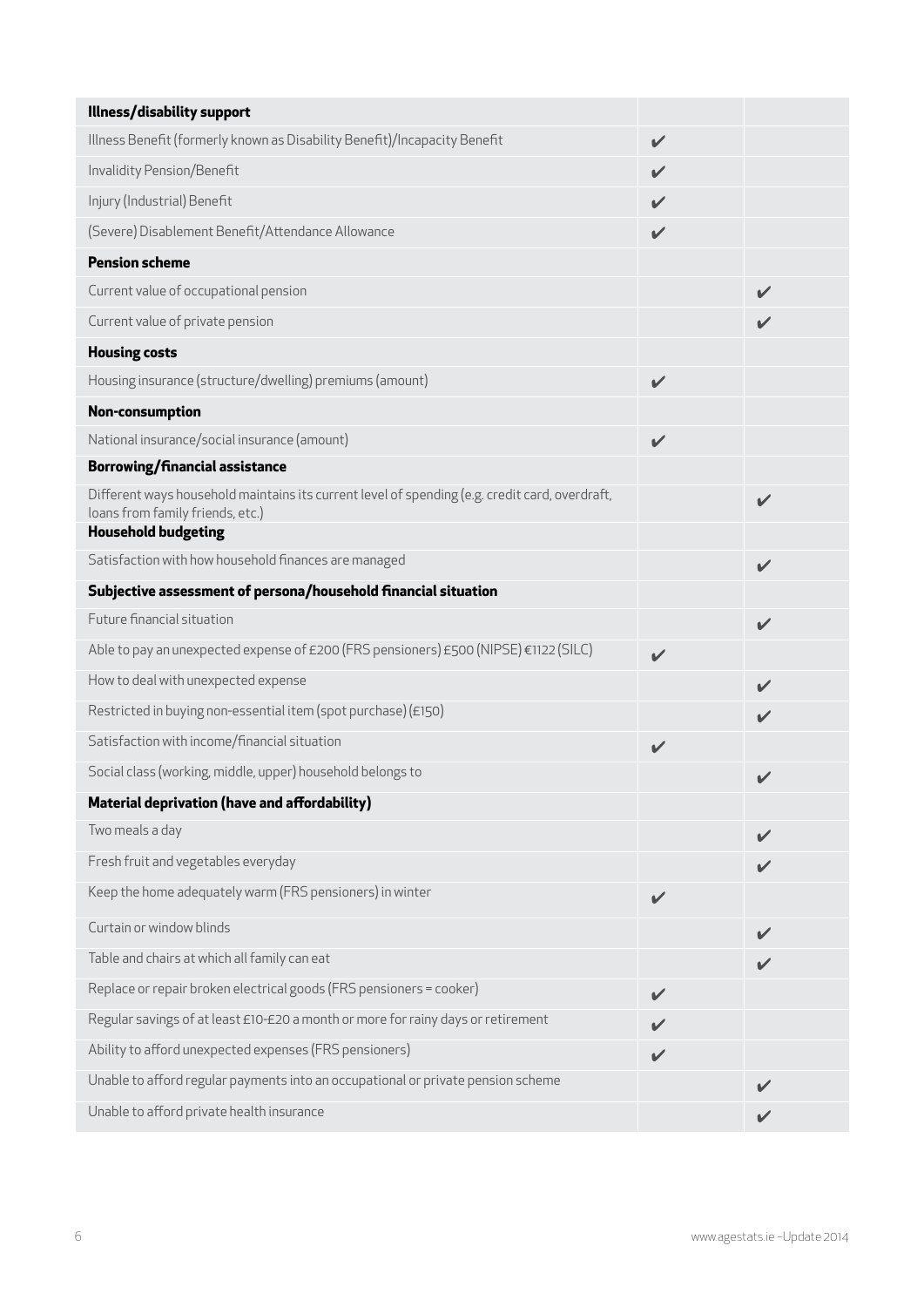| <b>Economising behaviours</b>                                                                                                                                                                                                                                                                |                                           | $\boldsymbol{\mathcal{U}}$           |
|----------------------------------------------------------------------------------------------------------------------------------------------------------------------------------------------------------------------------------------------------------------------------------------------|-------------------------------------------|--------------------------------------|
| Gone without a substantial meal                                                                                                                                                                                                                                                              |                                           |                                      |
| Impact of economic climate/Financial distress (past year)                                                                                                                                                                                                                                    |                                           |                                      |
| Change in savings behaviour as a result of the economic climate (reference period)                                                                                                                                                                                                           |                                           | $\boldsymbol{\mathcal{U}}$           |
| Level of concern about current level of debt (credit cards, store cards, overdraft, mortgage or<br>other loans)                                                                                                                                                                              |                                           |                                      |
| Change in level of concern about current level of debt (past 12 months)                                                                                                                                                                                                                      |                                           | ✔                                    |
| Applied for a loan or other credit card/turned down for a loan or other credit card (past 12<br>months)                                                                                                                                                                                      |                                           | $\boldsymbol{\mathcal{U}}$           |
| Level of difficulty keeping up with keeping up with bills and/or debts at the moment                                                                                                                                                                                                         |                                           | V                                    |
| Reasons for difficulties in keeping up with bills and/or debts                                                                                                                                                                                                                               |                                           | V                                    |
| Reasons for loss of income, which has caused difficulties keeping up with bills and/or debts<br>(cut in hourly pay, retirement etc.)                                                                                                                                                         |                                           | ✔                                    |
| Reasons for higher than expected or additional costs, which has caused difficulties keeping<br>up with bills and/or debts (loan/mortgage repayments, utility bills, medical expenses, etc.)<br>Other reasons (besides loss of income and higher costs), which caused difficulties keeping up |                                           | ✔                                    |
| with bills and/or debts<br>Actions taken to to resolve the difficulties your household has in keeping up with bills and/or                                                                                                                                                                   |                                           | ✔                                    |
| debts (taking out another loan or mortgage, selling family home etc.)<br>Cut back household spending as a result of economic climate (various items and activities)                                                                                                                          |                                           | ✔                                    |
| Car usage or ownership                                                                                                                                                                                                                                                                       | $\boldsymbol{\mathscr{L}}$                | $\checkmark$                         |
| Unable to make a mortgage repayment/pay rent on time due to financial difficulties                                                                                                                                                                                                           |                                           | $\boldsymbol{\mathcal{U}}$           |
|                                                                                                                                                                                                                                                                                              |                                           |                                      |
| <b>Education and Training</b>                                                                                                                                                                                                                                                                | <b>Revised</b> /<br>additional<br>wording | New sub-<br>theme and/<br>or measure |
| *No additions/revisions                                                                                                                                                                                                                                                                      |                                           |                                      |
| <b>Employment and Work</b>                                                                                                                                                                                                                                                                   | <b>Revised</b> /<br>additional<br>wording | New sub-<br>theme and/<br>or measure |
| <b>Unemployment history</b>                                                                                                                                                                                                                                                                  |                                           |                                      |
| Number of years/months unemployed                                                                                                                                                                                                                                                            | ✔                                         |                                      |
| Reasons unemployed/left last job                                                                                                                                                                                                                                                             | V                                         |                                      |
| <b>Retirement planning</b>                                                                                                                                                                                                                                                                   |                                           |                                      |
| Number of years/months unemployed                                                                                                                                                                                                                                                            |                                           | $\boldsymbol{\mathcal{U}}$           |
| Reasons unemployed/left last job                                                                                                                                                                                                                                                             |                                           |                                      |
| <b>Looking for work</b>                                                                                                                                                                                                                                                                      |                                           |                                      |
| Number of jobs applied for (reference period)                                                                                                                                                                                                                                                | V                                         |                                      |
| Reasons turned down for a job (sex, age, ethnicity, sexual orientation etc.)                                                                                                                                                                                                                 |                                           | ✔                                    |
| Effects of discriminatory experiences                                                                                                                                                                                                                                                        |                                           |                                      |
| <b>Unemployment supports</b>                                                                                                                                                                                                                                                                 |                                           |                                      |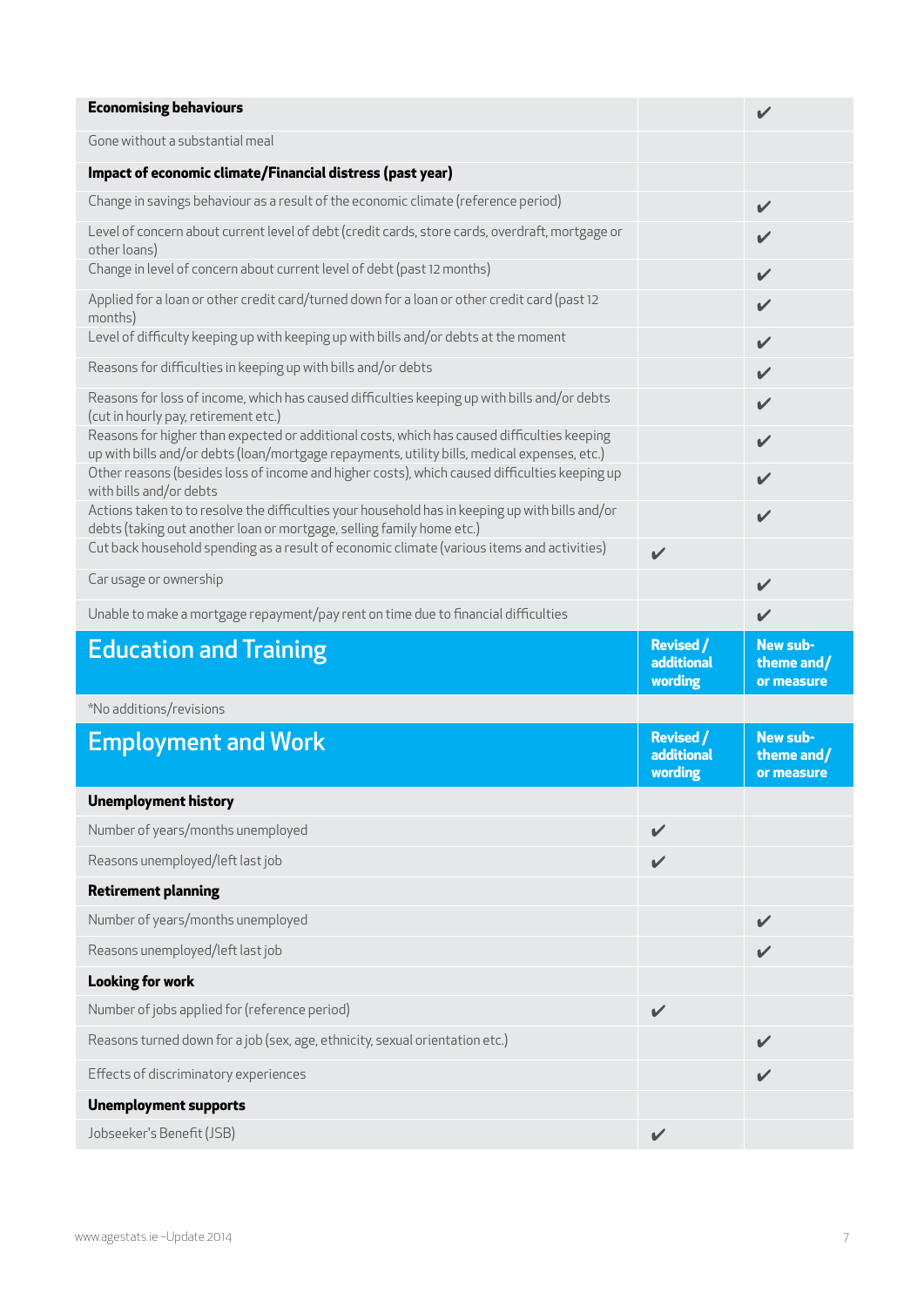| Jobseeker's Allowance (JSA)                                                                                                                                                  | $\checkmark$                              |                                      |
|------------------------------------------------------------------------------------------------------------------------------------------------------------------------------|-------------------------------------------|--------------------------------------|
| <b>Quality of working life</b>                                                                                                                                               |                                           |                                      |
| Actual work itself/Type of work done                                                                                                                                         | $\boldsymbol{\mathcal{U}}$                |                                      |
| Receive recognition deserving for my work                                                                                                                                    | $\boldsymbol{\mathcal{U}}$                |                                      |
| Working conditions/environment                                                                                                                                               |                                           | $\checkmark$                         |
| Distance to job/commuting                                                                                                                                                    |                                           | $\boldsymbol{\mathcal{U}}$           |
| <b>Health and Wellbeing</b>                                                                                                                                                  | <b>Revised /</b><br>additional<br>wording | New sub-<br>theme and/<br>or measure |
| <b>Memory and concentration</b>                                                                                                                                              | $\checkmark$                              |                                      |
| Concentration test(s)                                                                                                                                                        |                                           | $\overline{\mathbf{v}}$              |
| <b>Emotional, psychological and mental health</b>                                                                                                                            | $\checkmark$                              |                                      |
| WHO Composite International Diagnostic Interview (CIDI-SF Major Depressive Episode)                                                                                          | $\boldsymbol{\mathscr{C}}$                |                                      |
| WHO Composite International Diagnostic Interview (CIDI-GAD General Anxiety Disorder)                                                                                         |                                           | $\checkmark$                         |
| Type of emotional, nervous or psychiatric problems                                                                                                                           |                                           | $\boldsymbol{\mathcal{U}}$           |
| Mental, nervous, or emotional problems limit physical activities (last year)                                                                                                 |                                           | ✔                                    |
| Mental, nervous, or emotional problems limit social activities (last year)                                                                                                   |                                           | V                                    |
| Sense control over one's life (plus Pearlin Mastery Scale, 7 items)                                                                                                          | $\checkmark$                              |                                      |
| <b>Other chronic conditions</b>                                                                                                                                              |                                           |                                      |
| Alcohol or drug (substance) abuse                                                                                                                                            | $\checkmark$                              |                                      |
| Drug (substance) abuse                                                                                                                                                       |                                           | V                                    |
| Thyroid problems                                                                                                                                                             |                                           | $\boldsymbol{\mathcal{U}}$           |
| <b>Healthcare coverage</b>                                                                                                                                                   |                                           |                                      |
| Medical card (GP visit card) holder                                                                                                                                          | $\checkmark$                              |                                      |
| <b>Health care utilisation</b>                                                                                                                                               |                                           |                                      |
| Number of times spoken with a GP about being anxious or depressed, or about mental,<br>nervous, or emotional problems (last 12 months)                                       |                                           | $\checkmark$                         |
| Factors preventing you from seeing a GP (last 12 months)                                                                                                                     |                                           |                                      |
| Total days/nights stayed in hospital (last 12 months)                                                                                                                        | ✔                                         |                                      |
| <b>Preventative health</b>                                                                                                                                                   |                                           |                                      |
| Reasons did not get seasonal flu vaccine                                                                                                                                     |                                           | $\checkmark$                         |
| <b>Mental health services and supports</b>                                                                                                                                   |                                           |                                      |
| Outpatient clinic                                                                                                                                                            |                                           | V                                    |
| Day centre                                                                                                                                                                   |                                           | V                                    |
| Day hospital                                                                                                                                                                 |                                           | ✔                                    |
| Inpatient psychiatric hospital / unit                                                                                                                                        |                                           |                                      |
| Various types of supports used for help with a mental, nervous, or emotional problem<br>(psychiatrist, nurse, psychologist, social worker, counsellor etc.) (last 12 months) |                                           |                                      |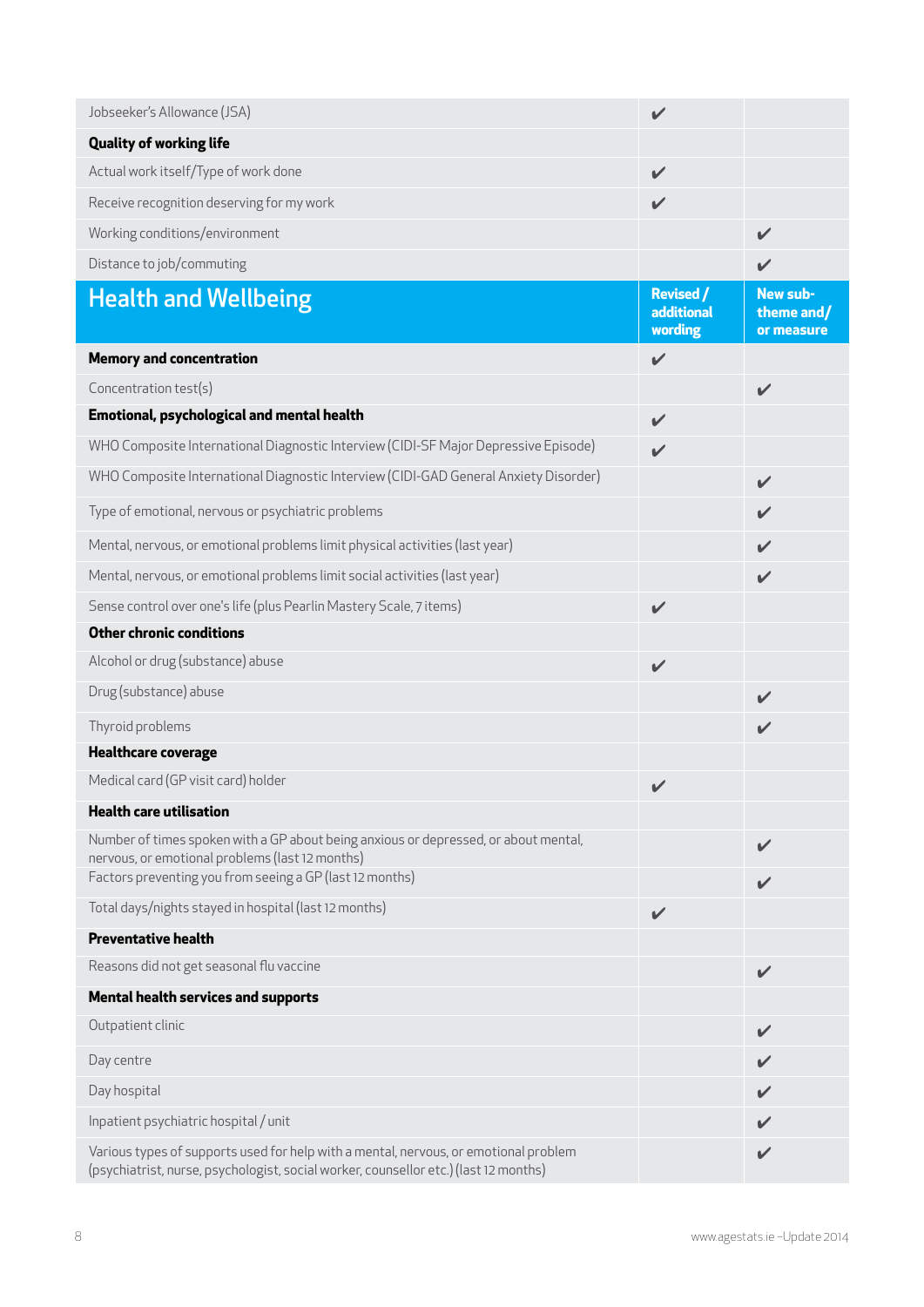| Effectiveness of various types of supports used for help with a mental, nervous, or emotional<br>problem (psychiatrist, nurse, psychologist, social worker, counsellor etc.) (last 12 months) |                            | $\overline{\mathbf{v}}$    |
|-----------------------------------------------------------------------------------------------------------------------------------------------------------------------------------------------|----------------------------|----------------------------|
| Potential use of various types of supports for help with a mental, nervous, or emotional<br>problem (psychiatrist, nurse, psychologist, social worker, counsellor etc.)                       |                            | $\boldsymbol{\mathcal{U}}$ |
| Any prescribed medication for a mental, nervous, or emotional problem (last 12 months)                                                                                                        |                            | V                          |
| Effective of prescribed medication for a mental, nervous, or emotional problem (last 12<br>months)                                                                                            |                            | $\checkmark$               |
| <b>Community health and public health services</b>                                                                                                                                            |                            |                            |
| Amount paid for home help                                                                                                                                                                     |                            | $\checkmark$               |
| <b>Medication/prescription drugs</b>                                                                                                                                                          |                            |                            |
| Prescription for hormones (menopause/other)                                                                                                                                                   |                            | $\boldsymbol{\mathcal{U}}$ |
| Lifestyle changes to improve health                                                                                                                                                           |                            |                            |
| Which lifestyle changes would you like to make to improve your health (e.g. cut down/stop<br>smoking, control weight, eat more healthily)<br><b>Sexual health</b>                             |                            | $\boldsymbol{\mathcal{U}}$ |
| Sexually active (last 12 months)                                                                                                                                                              | $\checkmark$               |                            |
| Any STDs/STIs                                                                                                                                                                                 | $\boldsymbol{\mathcal{U}}$ |                            |
| <b>Subjective well-being</b>                                                                                                                                                                  |                            |                            |
| Where you would place yourself in society (lowest to highest level in society)                                                                                                                |                            | $\checkmark$               |
|                                                                                                                                                                                               | <b>Revised</b> /           | New sub-                   |
| <b>Living Environment</b>                                                                                                                                                                     | additional<br>wording      | theme and/<br>or measure   |
| <b>General information</b>                                                                                                                                                                    |                            |                            |
| Type of dwelling/accommodation                                                                                                                                                                | $\checkmark$               |                            |
| <b>Mortgage and renting</b>                                                                                                                                                                   |                            |                            |
| Mortgage allowance (Mortgage interest supplement) receive (last 12 months)                                                                                                                    | $\checkmark$               |                            |
| Top-up/Remortgage                                                                                                                                                                             |                            |                            |
| <b>Built environment accessibility and adaptations</b>                                                                                                                                        |                            |                            |
| Types of specialised features (adaptations) in/around home (for disability)                                                                                                                   | $\checkmark$               |                            |
| <b>Problems in area</b>                                                                                                                                                                       |                            |                            |
| Air pollution/quality                                                                                                                                                                         | $\checkmark$               |                            |
| Homes broken into                                                                                                                                                                             |                            | $\mathbf v$                |
| Vehicles stolen/broken into                                                                                                                                                                   | $\checkmark$               |                            |
| Abandoned/Burnt out cars                                                                                                                                                                      | $\boldsymbol{\mathcal{U}}$ |                            |
| People attacked on street                                                                                                                                                                     |                            | $\checkmark$               |
| Knowledge of and satisfaction with living environment                                                                                                                                         |                            |                            |
| Satisfaction with housing/accommodation                                                                                                                                                       | $\checkmark$               |                            |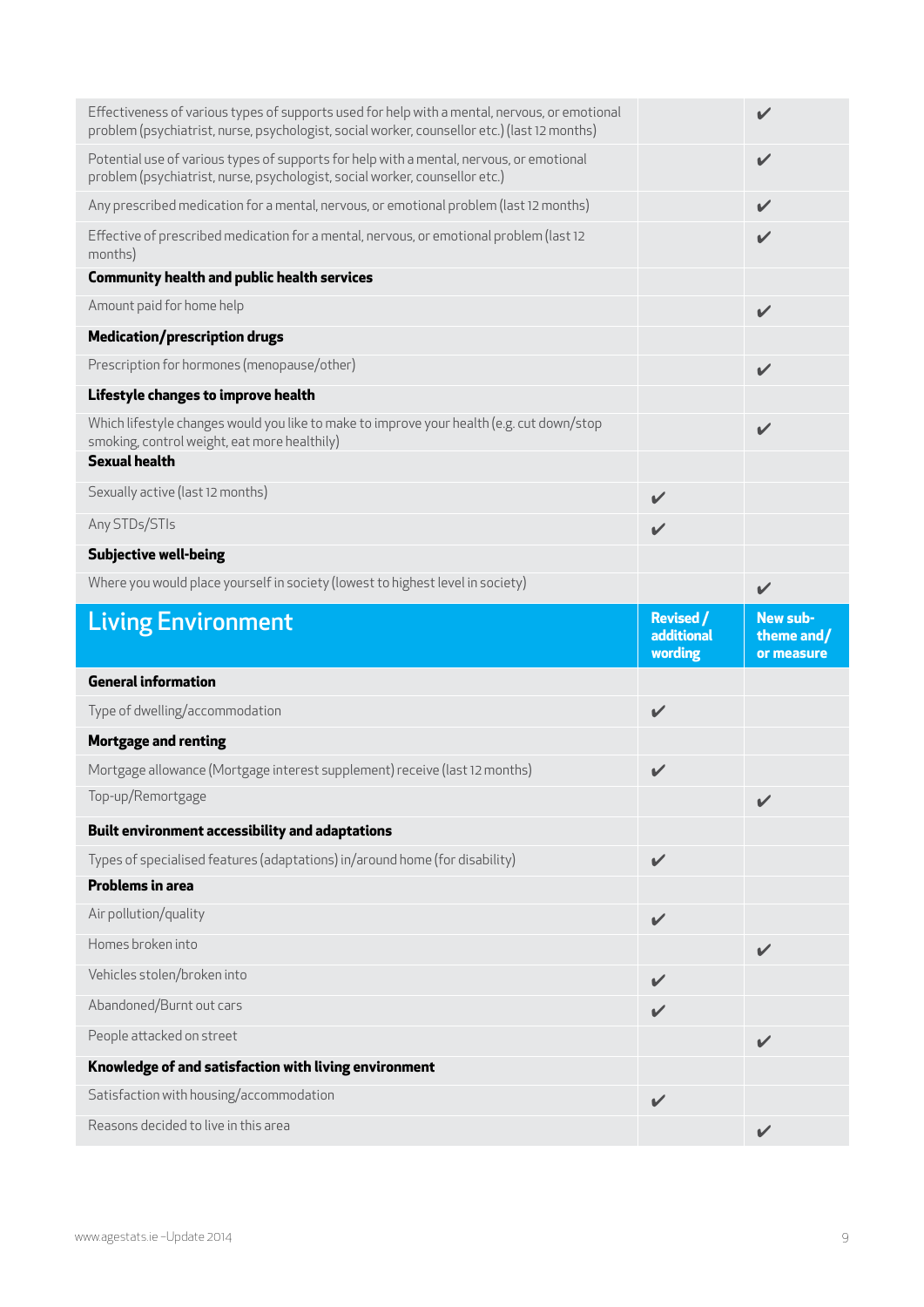| Perceptions of crime and criminal justice                                                                                                                                                                           |                                                  |                                      |
|---------------------------------------------------------------------------------------------------------------------------------------------------------------------------------------------------------------------|--------------------------------------------------|--------------------------------------|
| Fear/worry of crime (home broke into, being mugged or robbed etc.)                                                                                                                                                  | $\checkmark$                                     |                                      |
| <b>Crime and abuse</b>                                                                                                                                                                                              |                                                  |                                      |
| Social climate (in country)                                                                                                                                                                                         | $\checkmark$                                     |                                      |
| Past, current, and future ratings - pension provision                                                                                                                                                               |                                                  | $\checkmark$                         |
| Past, current, and future ratings - unemployment benefits                                                                                                                                                           |                                                  |                                      |
| Past, current, and future ratings - relations between people from different cultural or<br>religious backgrounds or nationalities<br>Past, current, and future ratings - way inequalities and poverty are addressed |                                                  | $\boldsymbol{\mathcal{U}}$           |
|                                                                                                                                                                                                                     |                                                  | $\checkmark$                         |
| Past, current, and future ratings - affordable energy                                                                                                                                                               |                                                  | $\checkmark$                         |
| Past, current, and future ratings - way public administration runs                                                                                                                                                  |                                                  | $\boldsymbol{\mathcal{U}}$           |
| Past, current, and future ratings - situation of national economy                                                                                                                                                   |                                                  | $\checkmark$                         |
| Past, current, and future ratings - employment situation                                                                                                                                                            |                                                  | $\checkmark$                         |
| <b>Political and Civic</b>                                                                                                                                                                                          | <b>Revised /</b><br><b>additional</b><br>wording | New sub-<br>theme and/<br>or measure |
| *No additions/revisions                                                                                                                                                                                             |                                                  |                                      |
| <b>Family, Social Networks, Support and Participation</b>                                                                                                                                                           | <b>Revised /</b>                                 | New sub-                             |
|                                                                                                                                                                                                                     | <b>additional</b><br>wording                     | theme and/<br>or measure             |
| <b>Social network</b>                                                                                                                                                                                               |                                                  |                                      |
| Number of co-resident children                                                                                                                                                                                      |                                                  | $\boldsymbol{\mathcal{U}}$           |
| Difficult to visit family and friends when you need to                                                                                                                                                              |                                                  | $\boldsymbol{\nu}$                   |
| Unpaid personal care and support provided                                                                                                                                                                           |                                                  |                                      |
| Total number of persons (sick, disabled, elderly) cared for (inside/outside the household)                                                                                                                          | $\mathbf{v}$                                     |                                      |
| Financial help provided and received (family, friends and neighbours)                                                                                                                                               |                                                  |                                      |
| Receive inheritance                                                                                                                                                                                                 | V                                                |                                      |
| Common social activities (do and/or affordability)                                                                                                                                                                  |                                                  |                                      |
| Social meal once a week/month                                                                                                                                                                                       | $\boldsymbol{\mathcal{U}}$                       |                                      |
| <b>Trips and tourism</b>                                                                                                                                                                                            |                                                  |                                      |
| Cost of each overnight trip                                                                                                                                                                                         | $\checkmark$                                     |                                      |
| Day trips (various information)                                                                                                                                                                                     |                                                  | V                                    |
| Leisure trips (various information)                                                                                                                                                                                 |                                                  |                                      |
| Reasons for no overnight/day trips                                                                                                                                                                                  |                                                  |                                      |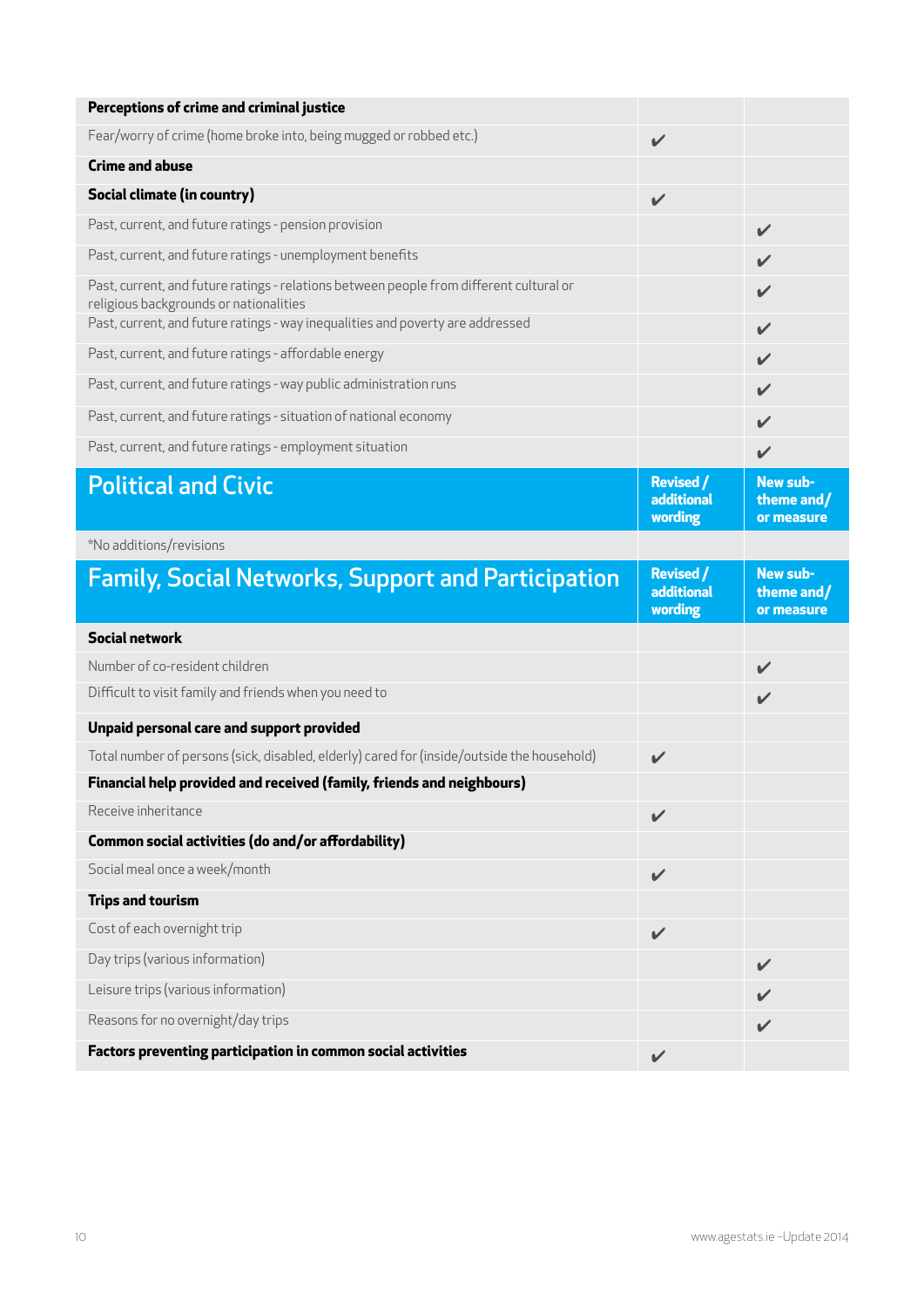| <b>Values, Attitudes and Opinions</b>              | <b>Revised</b> /<br>additional<br>wording | New sub-<br>theme and/<br>or measure |
|----------------------------------------------------|-------------------------------------------|--------------------------------------|
| <b>Equality and social attitudes</b>               |                                           |                                      |
| <b>Irish Travellers</b>                            |                                           | $\boldsymbol{\mathcal{U}}$           |
| Lesbian, Gay, Bi-sexual, transgender (LGBT) issues |                                           | $\boldsymbol{\mathcal{U}}$           |
| Autism                                             |                                           | $\boldsymbol{\mathcal{U}}$           |
| Social, cultural and environmental                 |                                           |                                      |
| Cyber security                                     |                                           | $\overline{\mathscr{L}}$             |
| Environmental action taken                         |                                           | $\boldsymbol{\mathcal{U}}$           |
| Smoke-free legislation                             |                                           |                                      |

### **List of surveys**

#### Northern Ireland:

- 1. Ageism and Ageing in Northern Ireland 2008
- 2. Census of Population of Northern Ireland 2011
- 3. Continuous Household Survey 2009 10
- 4. Continuous Household Survey 2011 2012
- 5. European Values Study 2008
- 6. Health Survey Northern Ireland 2010/2011
- 7. Health Survey Northern Ireland 2011/2012
- 8. Living Costs and Food Survey 2010
- 9. Living Costs and Food Survey 2012
- 10. National Psychological Wellbeing and Distress Survey 2008
- 11. Northern Ireland Crime Survey 2010 2011
- 12. Northern Ireland Crime Survey 2012 2013
- 13. Northern Ireland Family Resources Survey 2011 2012
- 14. Northern Ireland Family Resources Survey 2009 2010
- 15. Northern Ireland Health and Social Well-being Survey 2005 - 2006
- 16. Northern Ireland House Condition Survey 2009
- 17. Northern Ireland House Condition Survey 2011
- 18. Northern Ireland Household Panel Survey 2009
- 19. Northern Ireland Life and Times Survey 2010
- 20. Northern Ireland Life and Times Survey 2012
- 21. Northern Ireland Poverty and Social Exclusion Survey 2002 – 2003
- 22. Northern Ireland Poverty and Social Exclusion Survey 2012
- 23. Northern Ireland Survey of Activity Limitation and Disability 2006 - 2007
- 24. Travel Survey Northern Ireland 2008 2010
- 25. Travel Survey Northern Ireland 2010 2012
- 26. Understanding Society 2010-11
- 27. Understanding Society 2011 2013

#### Republic of Ireland:

- 28. Ageism and Ageing in the Republic of Ireland 2008
- 29. Census of Population of Republic of Ireland 2011
- 30. Eurobarometer 2011
- 31. Eurobarometer 2013
- 32. European Values Study 2008
- 33. Household Budget Survey 2004 2005
- 34. Household Budget Survey 2009 2010
- 35. Household Travel Survey 2009
- 36. Household Travel Survey2013
- 37. Living in Ireland Survey 2001
- 38. National Disability Survey 2006
- 39. National Psychological Wellbeing and Distress Survey 2008
- 40. National Survey of Housing Quality
- 41. National Travel Survey 2001 2002
- 42. Public Attitudes to Disability Survey 2011
- 43. Quarterly National Household Survey 2009-2011
- 44. Quarterly National Household Survey 2012
- 45. Survey of Health, Ageing and Retirement in Europe 2007 2007
- 46. Survey of Lifestyle, Attitudes and Nutrition 2007
- 47. Survey on Income and Living Conditions 2010
- 48. Survey on Income and Living Conditions 2011
- 49. The Irish Longitudinal study on Ageing 2010
- 50. The Irish Longitudinal study on Ageing 2012